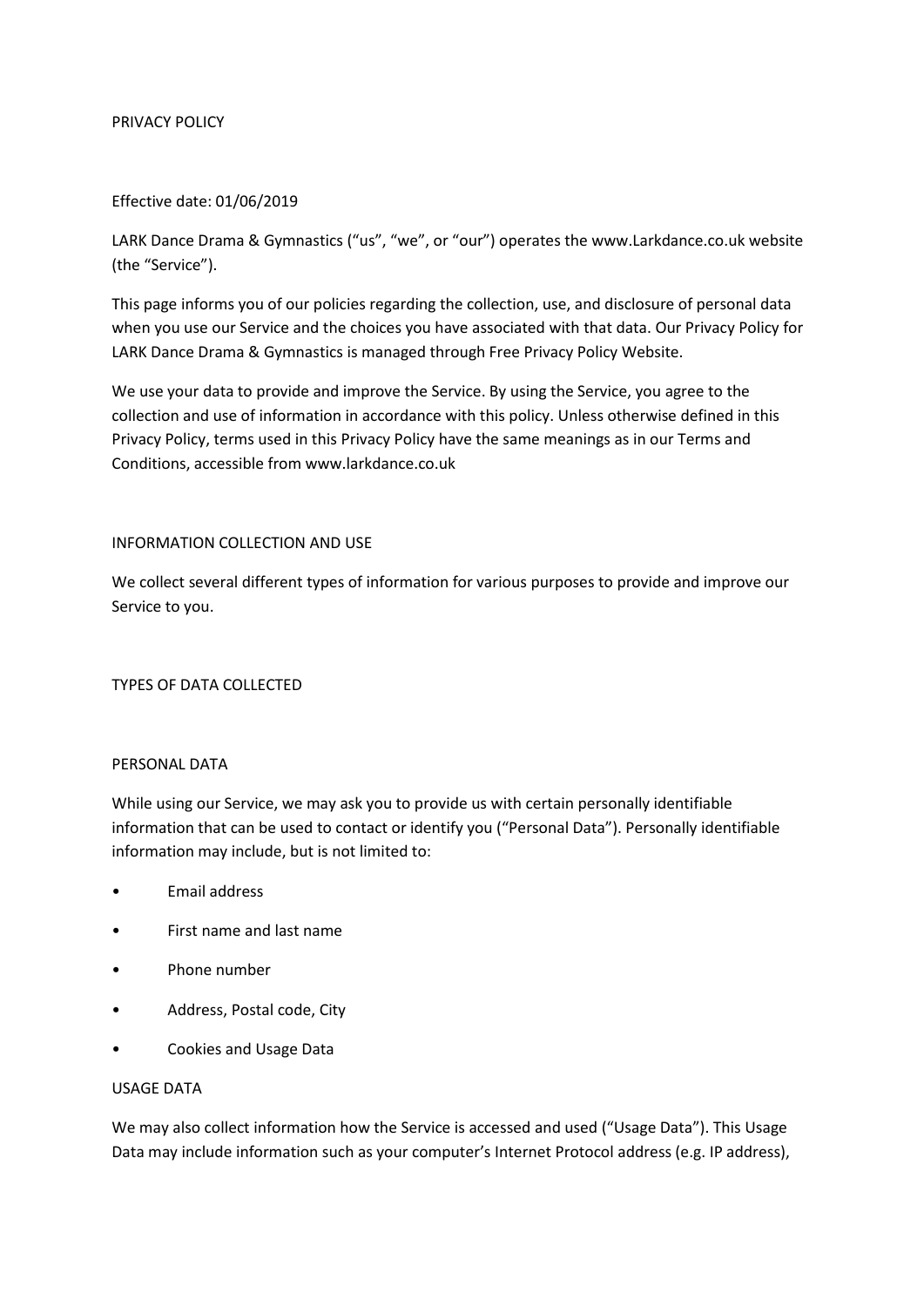browser type, browser version, the pages of our Service that you visit, the time and date of your visit, the time spent on those pages, unique device identifiers and other diagnostic data.

## TRACKING & COOKIES DATA

We use cookies and similar tracking technologies to track the activity on our Service and hold certain information.

Cookies are files with small amount of data which may include an anonymous unique identifier. Cookies are sent to your browser from a website and stored on your device. Tracking technologies also used are beacons, tags, and scripts to collect and track information and to improve and analyze our Service.

You can instruct your browser to refuse all cookies or to indicate when a cookie is being sent. However, if you do not accept cookies, you may not be able to use some portions of our Service.

### Examples of Cookies we use:

- Session Cookies. We use Session Cookies to operate our Service.
- Preference Cookies. We use Preference Cookies to remember your preferences and various settings.
- Security Cookies. We use Security Cookies for security purposes.

### USE OF DATA

LARK Dance Drama & Gymnastics uses the collected data for various purposes:

- To provide and maintain the Service
- To notify you about changes to our Service
- To allow you to participate in interactive features of our Service when you choose to do so
- To provide customer care and support
- To provide analysis or valuable information so that we can improve the Service
- To monitor the usage of the Service
- To detect, prevent and address technical issues

### TRANSFER OF DATA

Your information, including Personal Data, may be transferred to — and maintained on computers located outside of your state, province, country or other governmental jurisdiction where the data protection laws may differ than those from your jurisdiction.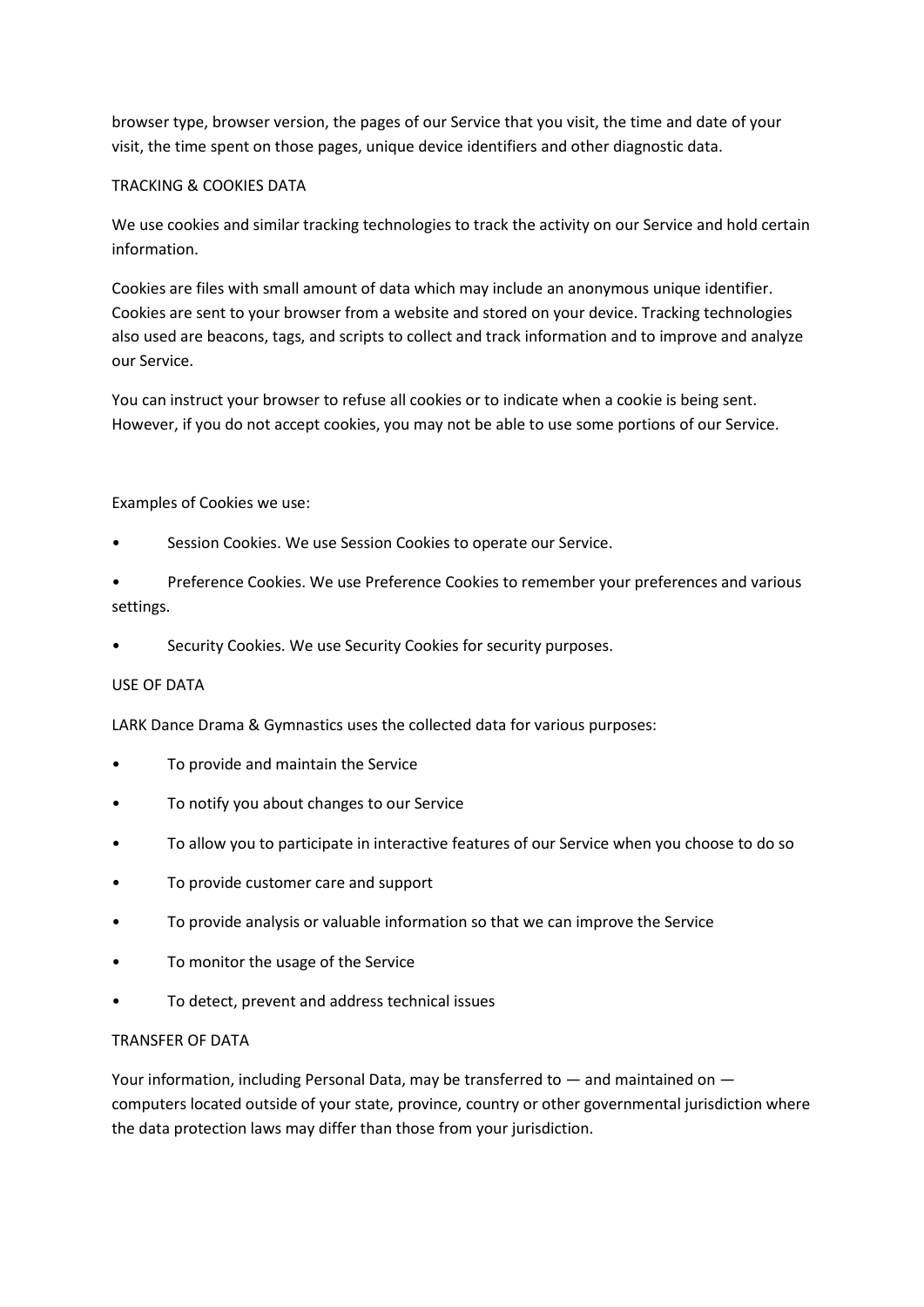If you are located outside United Kingdom and choose to provide information to us, please note that we transfer the data, including Personal Data, to United Kingdom and process it there.

Your consent to this Privacy Policy followed by your submission of such information represents your agreement to that transfer.

LARK Dance Drama & Gymnastics will take all steps reasonably necessary to ensure that your data is treated securely and in accordance with this Privacy Policy and no transfer of your Personal Data will take place to an organization or a country unless there are adequate controls in place including the security of your data and other personal information.

### DISCLOSURE OF DATA

### LEGAL REQUIREMENTS

LARK Dance Drama & Gymnastics may disclose your Personal Data in the good faith belief that such action is necessary to:

- To comply with a legal obligation
- To protect and defend the rights or property of LARK Dance Drama & Gymnastics
- To prevent or investigate possible wrongdoing in connection with the Service
- To protect the personal safety of users of the Service or the public
- To protect against legal liability

# SECURITY OF DATA

The security of your data is important to us, but remember that no method of transmission over the Internet, or method of electronic storage is 100% secure. While we strive to use commercially acceptable means to protect your Personal Data, we cannot guarantee its absolute security.

### SERVICE PROVIDERS

We may employ third party companies and individuals to facilitate our Service ("Service Providers"), to provide the Service on our behalf, to perform Service-related services or to assist us in analyzing how our Service is used.

These third parties have access to your Personal Data only to perform these tasks on our behalf and are obligated not to disclose or use it for any other purpose.

# ANALYTICS

We may use third-party Service Providers to monitor and analyze the use of our Service.

### CHILDREN'S PRIVACY

Please see our Child Protection Policy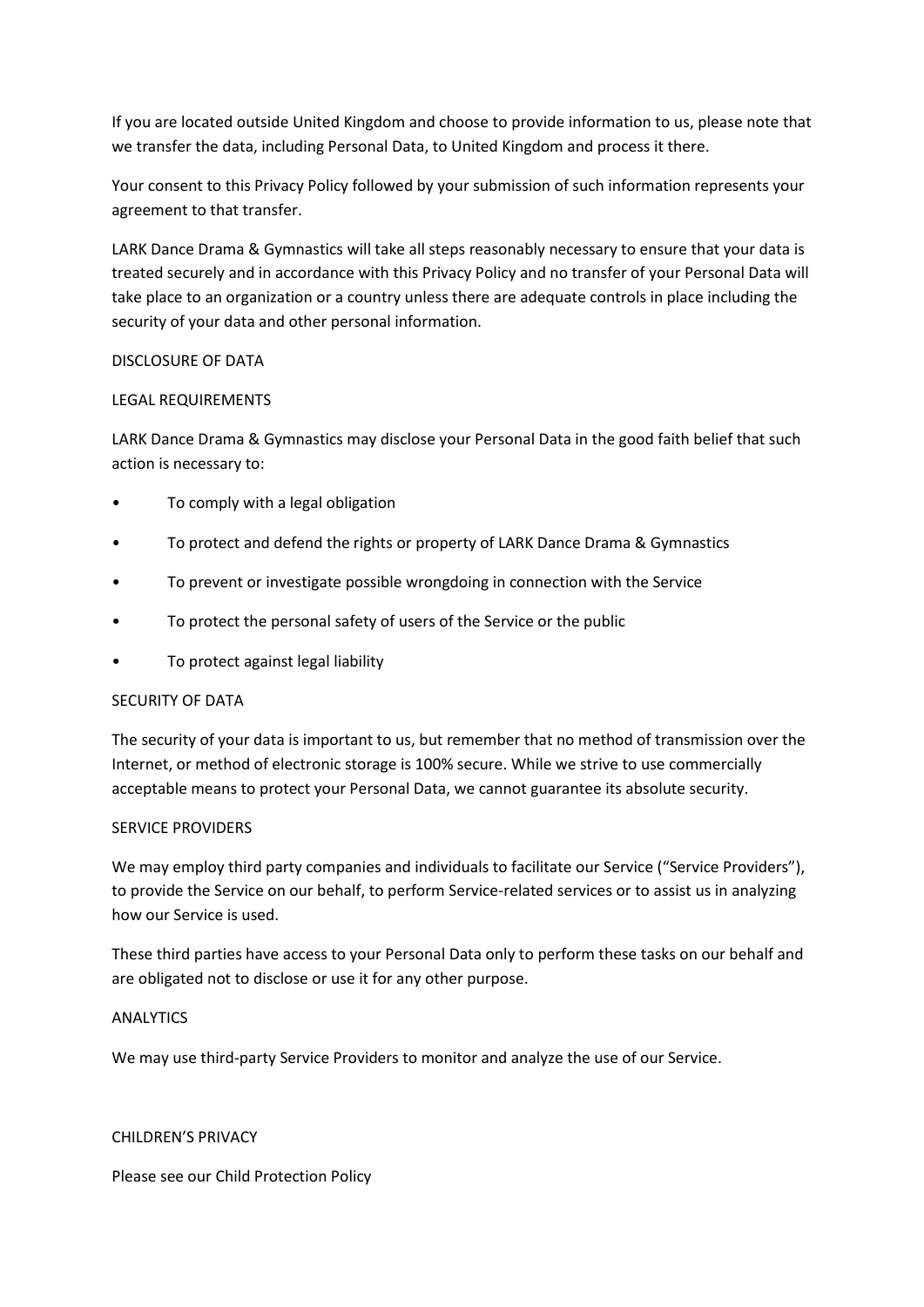## CHANGES TO THIS PRIVACY POLICY

We may update our Privacy Policy from time to time. We will notify you of any changes by posting the new Privacy Policy on this page.

We will let you know via email and/or a prominent notice on our Service, prior to the change becoming effective and update the "effective date" at the top of this Privacy Policy.

You are advised to review this Privacy Policy periodically for any changes. Changes to this Privacy Policy are effective when they are posted on this page.

### CONTACT US

If you have any questions about this Privacy Policy, please contact us:

• By email: info@larkdance.co.uk

By mail: LARK Dance Drama & Gymnastics 22c Bradley fold Trading Estate, Radcliffe Moor Road, BL2 6RT

1. Fees

Class fees are payable half termly, 2 weeks prior to the half term commencing. Failure to do so could result to your child losing their place. All parents must register on our class for kids booking system.

2. Cancelled Lessons

If the teacher is unavailable to give any scheduled lesson, and a supply teacher cannot be arranged, the lesson will be carried forward to another date. If this is not possible, any fee already paid will be refunded. There will be no reduction in fees for lessons missed by the pupil. However, allowance for 2-week holiday will be reduced from you term fees for holidays. Please state of time of booking and our receptionist will reduce half term fees accordingly.

3. Uniform

Uniform is required for all classes, no exceptions. Please see reception for details.

4. Lost Property

Lark Dance Drama & Gymnastics does not take any responsibility for lost property. Anything in lost property will be given to a charity shop at the end of every half term.

# 7. Photography and Film

The images that we take of our participants may also be used to promote LARK Dance Drama & Gymnastics and could be published on leaflets or on our website. We will not use your child's photograph in this way, without informing you first and obtaining your permission.